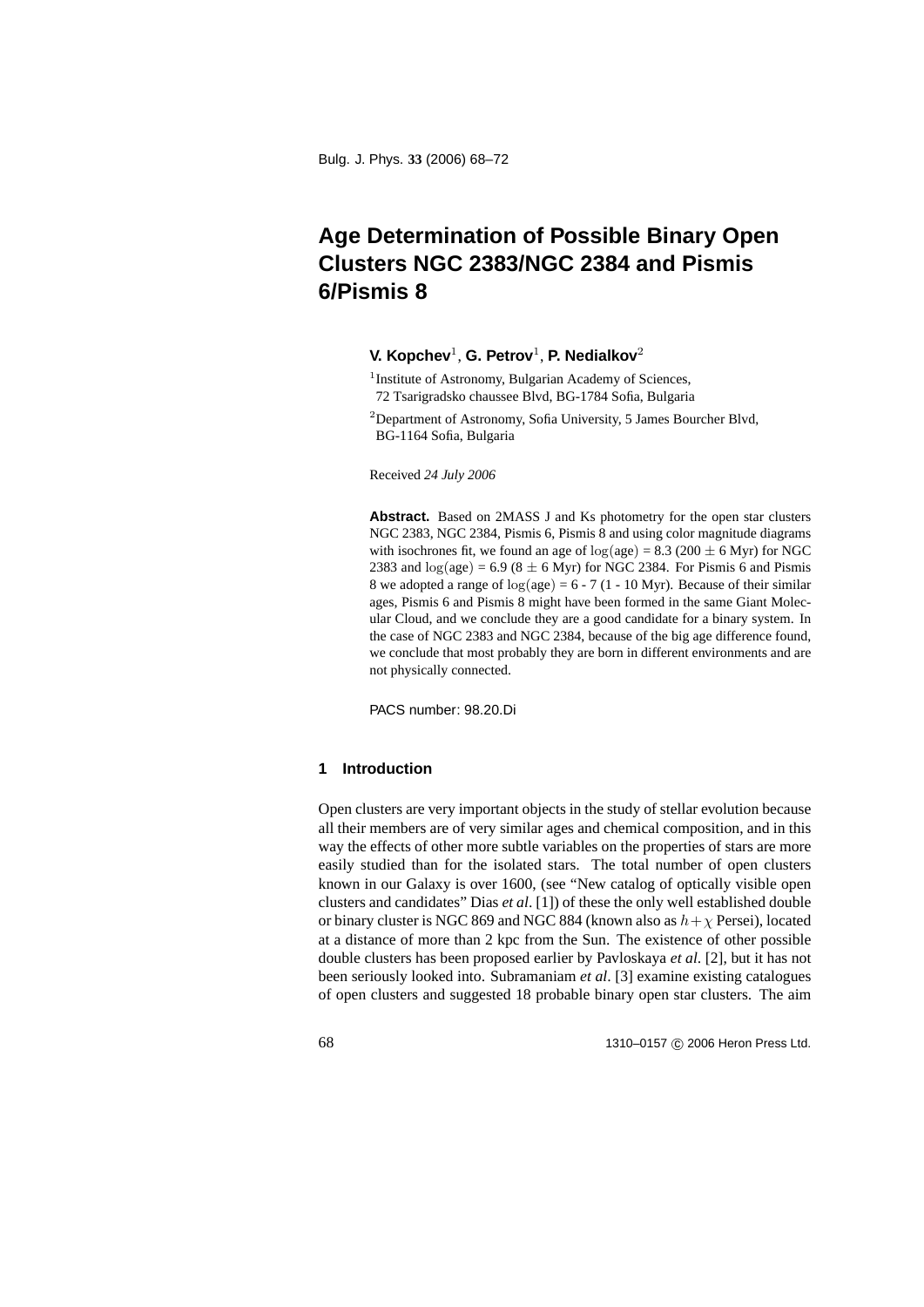#### Age Determination of Possible Binary Open Clusters ...

of this study is to determine the ages of two probable couples NGC 2383 - NGC 2384 and Pismis 6 - Pismis 8. Our research is based on J and Ks photometry from Two Micron All Sky Survey (2MASS project use two highly-automated 1.3-m telescopes, and provide all-sky photometry in J (1.25 microns), H (1.65 microns), and Ks (2.17 microns) bands).

# **2 Earlier Studies**

Table 1 presents some data concerning previous investigations of objects under study.

|  |  | Table 1. Earlier data for open clusters NGC 2383, NGC 2384, Pismis 6 and Pismis 8. |  |  |  |  |
|--|--|------------------------------------------------------------------------------------|--|--|--|--|
|  |  | Denote: (V&M) Vogt and Moffat; (S&S) Subramaniam and Sagar; (Fitz) Fitzegerald et  |  |  |  |  |
|  |  | al: $(B&C)$ Battinelli and Capuzzo–Dolcetta: $(F&S)$ Forbes and Short.             |  |  |  |  |

| Name            | Citation    | Distance       | Age | $E(B-V)$        |  |  |
|-----------------|-------------|----------------|-----|-----------------|--|--|
|                 |             | pc             | Myr | mag             |  |  |
| NGC 2383        | V&M         | 1970           |     | 0.27            |  |  |
| .               | S&S         | $3340 + 490$   | 400 | $0.22 \pm 0.05$ |  |  |
| <b>NGC 2384</b> | V&M         | 3280           |     | 0.29            |  |  |
|                 | S&S         | $2925 + 430$   | 20  | $0.28 \pm 0.05$ |  |  |
| Pismis 6        | V&M         | 1650           |     | 0.40            |  |  |
|                 | <b>Fitz</b> | $1700 + 200$   | 30  | 0.40            |  |  |
| .               | B&C         |                | 32  | 0.41            |  |  |
|                 | F&S         | $1850 \pm 100$ | 8   | $0.46 \pm 0.04$ |  |  |
| Pismis 8        | V&M         | 1420           |     | 0.74            |  |  |
|                 | <b>Fitz</b> | $1700 + 200$   | 30  | 0.74            |  |  |

In the case of NGC2383 and NGC2384 Vogt and Moffat [4] from their photoelectric UBV measurements concluded that despite both clusters appear close on the sky projection, because of their big distance difference they are not physically connected. Subramaniam and Sagar [5] presented first CCD photometry for NGC 2383 and NGC 2384, within the errors the distances are close enough to still match the selection criterion of Subramaniam *et al.* [3], but the large age difference indicates that the clusters are not formed together out of the same Giant Molecular Cloud (GMC).

First studies of Pismis 6 and Pismis 8 were undertaken by Vogt and Moffat [6] using photoelectric photometry. Besides distance measuremnts of both clusters Fitzegerald *et al*. [7] have found that they are 17 pc of each other in the plane of the sky, and that their spectroscopic distance module is slightly larger than the photometric module (Fitzgerald *et al*. [8]). The reddenings are compatible with the values derived by Vogt and Moffat [6]. Fitzegerald suggested that Pismis 6 and Pismis 8 have a similar age of 30 Myr and thus a common origin. For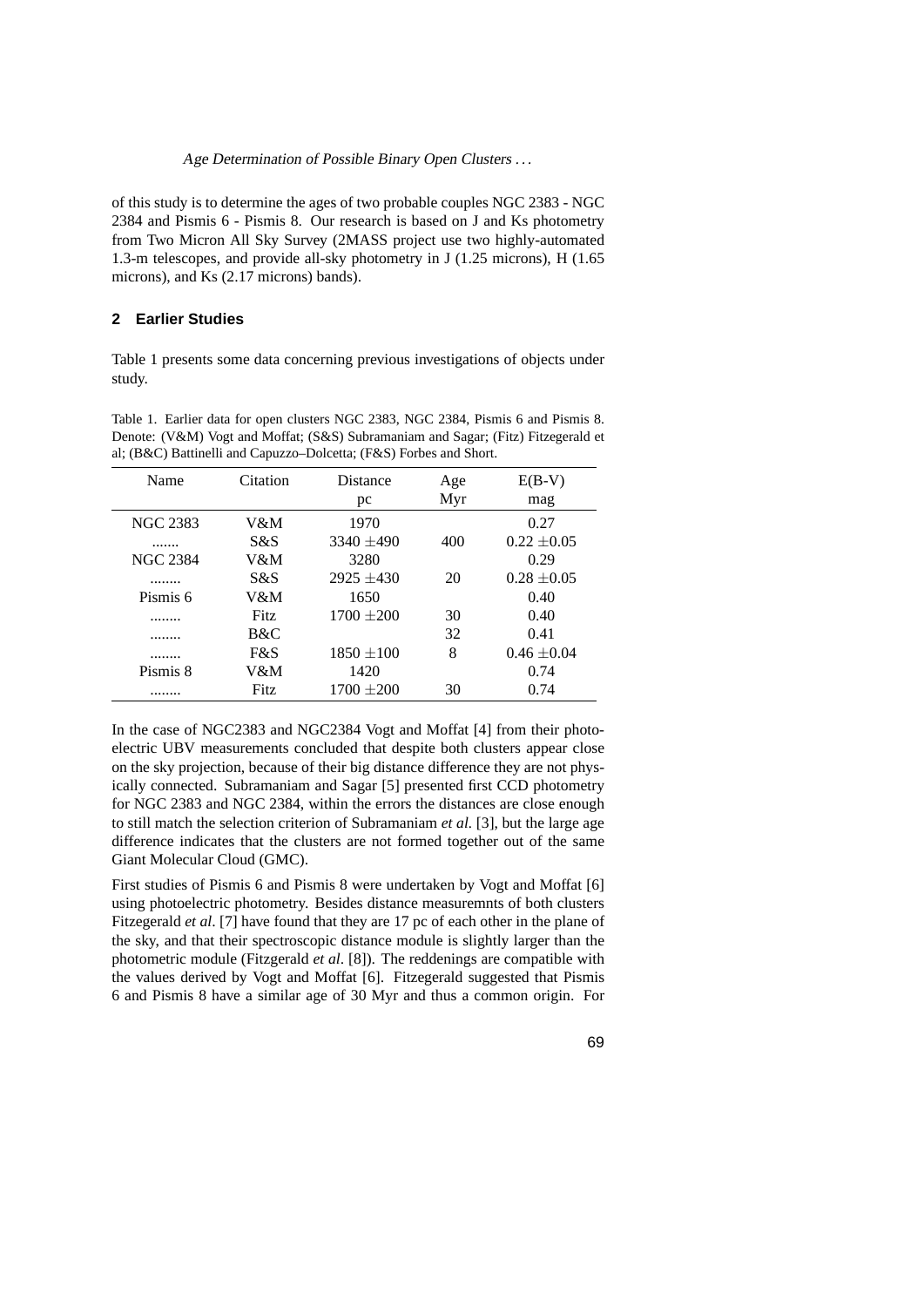Pismis 6 Battinelli and Capuzzo-Dolcetta [9], Forbes and Short [10] derived 32 Myr and 8 Myr respectively.

# **3 Clusters Data and Age Determinations**

Table 2 presents cluster parameters as given in the catalog of Dias *et al.* [1].

| Parameter          | NGC 2383    | <b>NGC 2384</b> | Pismis 6    | Pismis 8    |
|--------------------|-------------|-----------------|-------------|-------------|
| R.A.(2000)         | 07:24:41.0  | 07:25:12.0      | 08:39:04.0  | 08:41:36.0  |
| Decl.(2000)        | $-20:56:42$ | $3 - 21:01:24$  | $-46:13:36$ | $-46:16:00$ |
| Distance (pc)      | 1655        | 2116            | 1668        | 1312        |
| Ang. diam (arcmin) | 5           | 5               | 3           | 3           |
| $E(B-V)$ (mag)     | 0.213       | 0.255           | 0.380       | 0.706       |
| log(age)           | 7.167       | 6.904           | 7.283       | 7.427       |
|                    |             |                 |             |             |

Table 2. Basic cluster parameters

We used the photometry for the clusters from 2MASS using VizieR tool available at http://visier.u-strasbg.fr. We made circular extractions centered on the coordinates for each clusters: Apparent diameters on NGC 2383 and NGC 2384 are of 5.0 arcmin and 3.0 arcmin for Pismis 6 and Pismis 8, for which we use an extraction radius of 5.0 arcmin and 3.0 arcmin respectively. Using the interstellar extinction law  $\frac{A_J}{A_V}$  = 0.282 and  $\frac{A_K}{A_V}$  = 0.112 from Rieke & Lebofsky [11] and data for the distance and the reddening from [5]

 $V - M_V = 13.3 \pm 0.3$  and  $E_{B-V} = 0.22 \pm 0.05$  for NGC 2383  $V - M_V = 13.2 \pm 0.3$  and  $E_{B-V} = 0.28 \pm 0.05$  for NGC 2384,

we derived reddening  $E_{J-Ks} = 0.12 \pm 0.05$  and  $E_{J-Ks} = 0.15 \pm 0.05$  respectively. For other two clusters we used data from [8]

 $V - M_V = 11.2 \pm 0.2$  and  $E_{B-V} = 0.41 \pm 0.06$  for Pismis 6  $V - M_V = 11.0 \pm 0.25$  and  $E_{B-V} = 0.76 \pm 0.06$  for Pismis 8

and derived reddening  $E_{J-K_S}$  = 0.25 ± 0.10 and  $E_{J-K_S}$  = 0.40 ± 0.10 respectively.

Colour-magnitude diagrams (CMDs) <sup>M</sup>*<sup>J</sup>* versus (J−K*<sup>S</sup>*)<sup>0</sup> for clusters are given in Figure 1.

We determined the age of the clusters overplotting the best fitting isochrones on the CMDs. We have adopted an age of

 $log(age) = 8.3 (200 \pm 6$  Myr) for NGC 2383 and  $log(age) = 6.9 (8 \pm 6$  Myr) for NGC 2384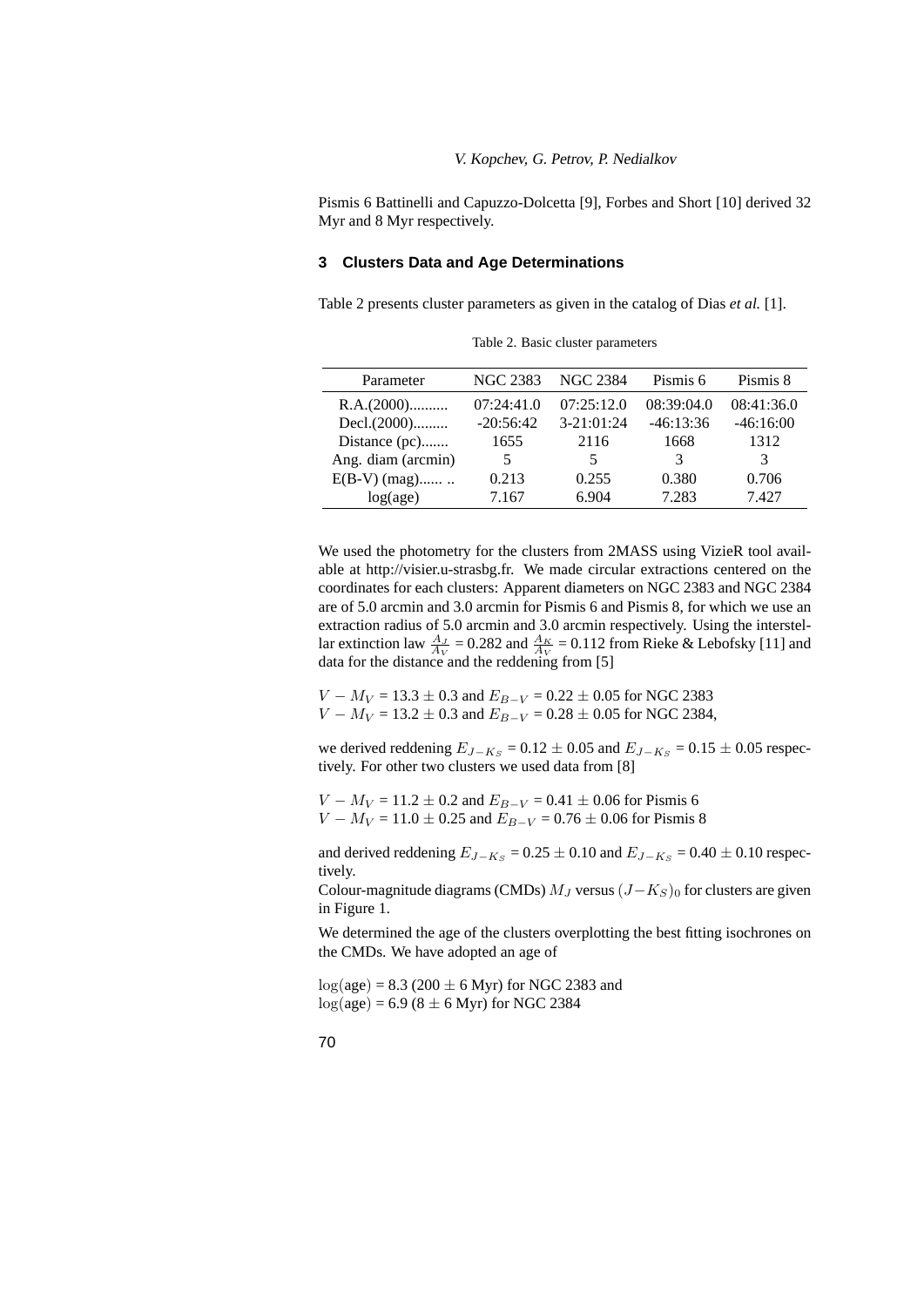Age Determination of Possible Binary Open Clusters ...



Figure 1. Colour-magnitude diagram for NGC 2383, NGC 2384, Pismis 6 and Pismis 8 with the best isochrone fit. We have adopted an age of  $log(age) = 8.3 (200 \pm 6$  Myr) for NGC 2383 and  $log(age) = 6.9 (8 \pm 6$  Myr) for NGC 2384. For Pismis 6 and Pismis 8 we adopted a range of  $log(age) = 6 - 7 (1 - 10 Myr)$ .

For Pismis 6 and Pismis 8 we adopted an age range of  $log(age) = 6 - 7 (1 -$ 10 Myr). The isochrones are based on the stellar models of the Geneva group Schaerer *et al.* [12], with  $Z = 0.008$ , which corresponds to metallicity [Fe/H] = -0.3 dex. For NGC 2383 and NGC 2384 we determine less age from those given in [5], but for Pismis 6 and Pismis 8 our ages determination are comparable with [8], [9], and [10].